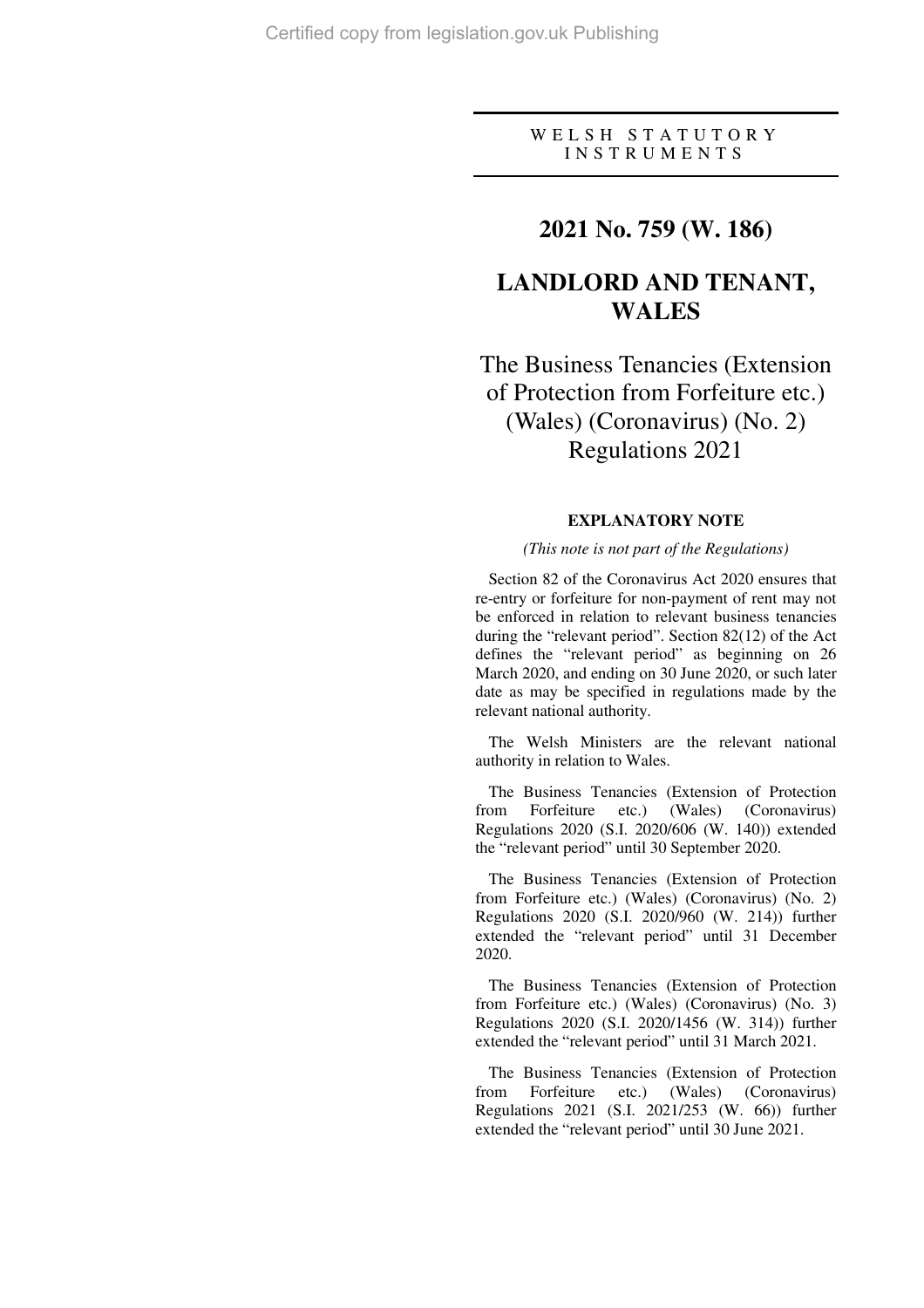As a result of these Regulations, the moratorium provided by section 82 of the Act is further extended until 30 September 2021.

Regulation 2 of these Regulations extends the "relevant period" until 30 September 2021.

Regulation 3 of these Regulations revokes the Business Tenancies (Extension of Protection from Forfeiture etc.) (Wales) (Coronavirus) Regulations 2021.

The Welsh Ministers' Code of Practice on the carrying out of Regulatory Impact Assessments was considered in relation to these Regulations. As a result, a regulatory impact assessment has been prepared as to the likely costs and benefits of complying with these Regulations. A copy can be obtained from the Welsh Government, Cathays Park, Cardiff, CF10 3NQ and on the Welsh Government's website at www.gov.wales.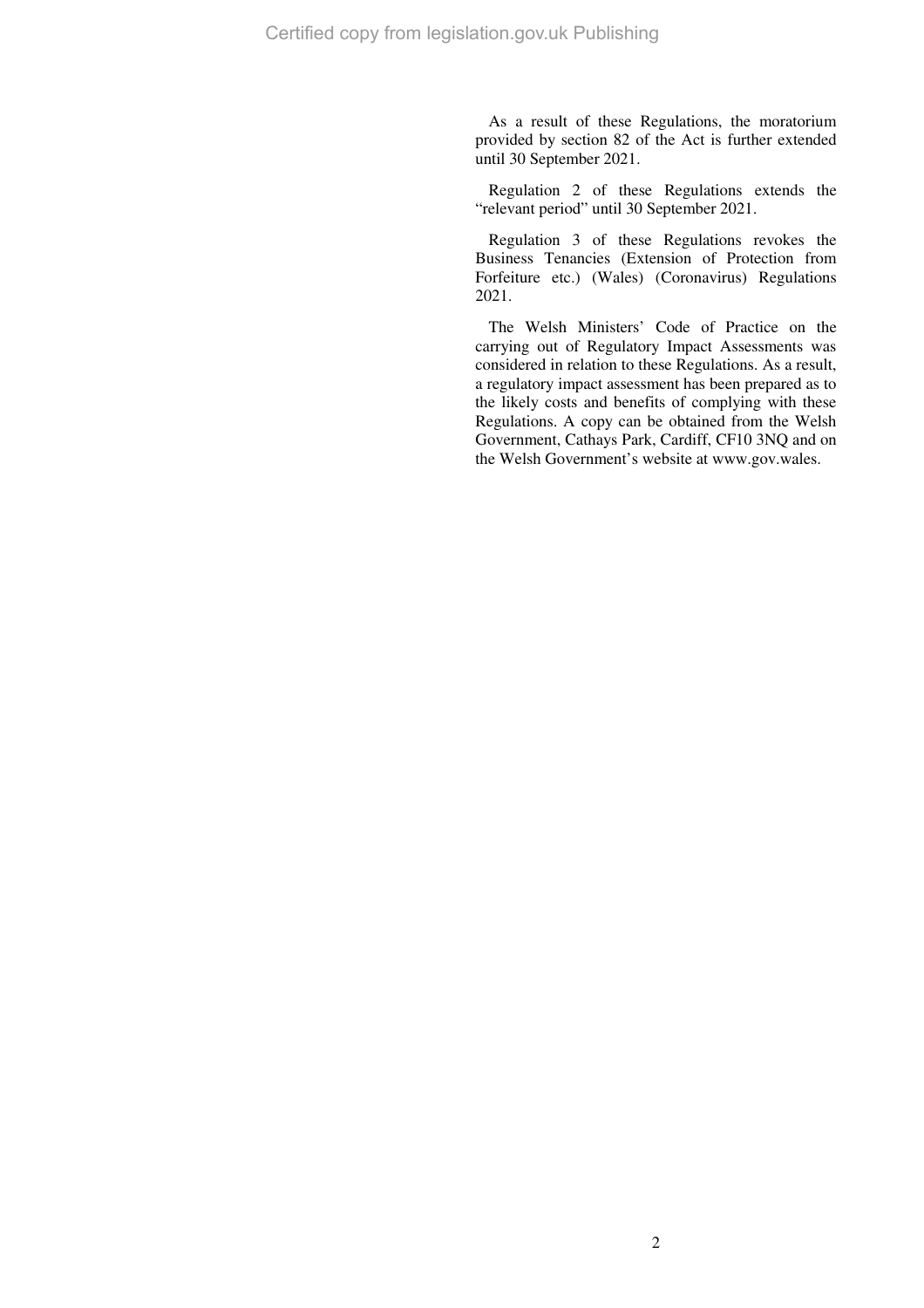W E L S H S T A T U T O R Y I N S T R U M E N T S

## **2021 No. 759 (W. 186)**

# **LANDLORD AND TENANT, WALES**

# The Business Tenancies (Extension of Protection from Forfeiture etc.) (Wales) (Coronavirus) (No. 2) Regulations 2021

| Made                     | 24 June 2021 |
|--------------------------|--------------|
| Laid before Senedd Cymru | 28 June 2021 |
| Coming into force        | 30 June 2021 |

The Welsh Ministers make the following Regulations in exercise of the power conferred on them by section 82(12) of the Coronavirus Act 2020(**1**).

#### **Title and commencement**

**1.**—(1) The title of these Regulations is the Business Tenancies (Extension of Protection from Forfeiture etc.) (Wales) (Coronavirus) (No. 2) Regulations 2021.

(2) These Regulations come into force on 30 June 2021.

### **Extension of relevant period providing protection from forfeiture etc.**

**2.** For the purposes of section 82 (business tenancies in England and Wales: protection from forfeiture etc.) of the Coronavirus Act 2020, the "relevant period", as defined in subsection (12) of that section ends, in relation to Wales, with 30 September 2021.

 $\overline{a}$ (**1**) 2020 c. 7.